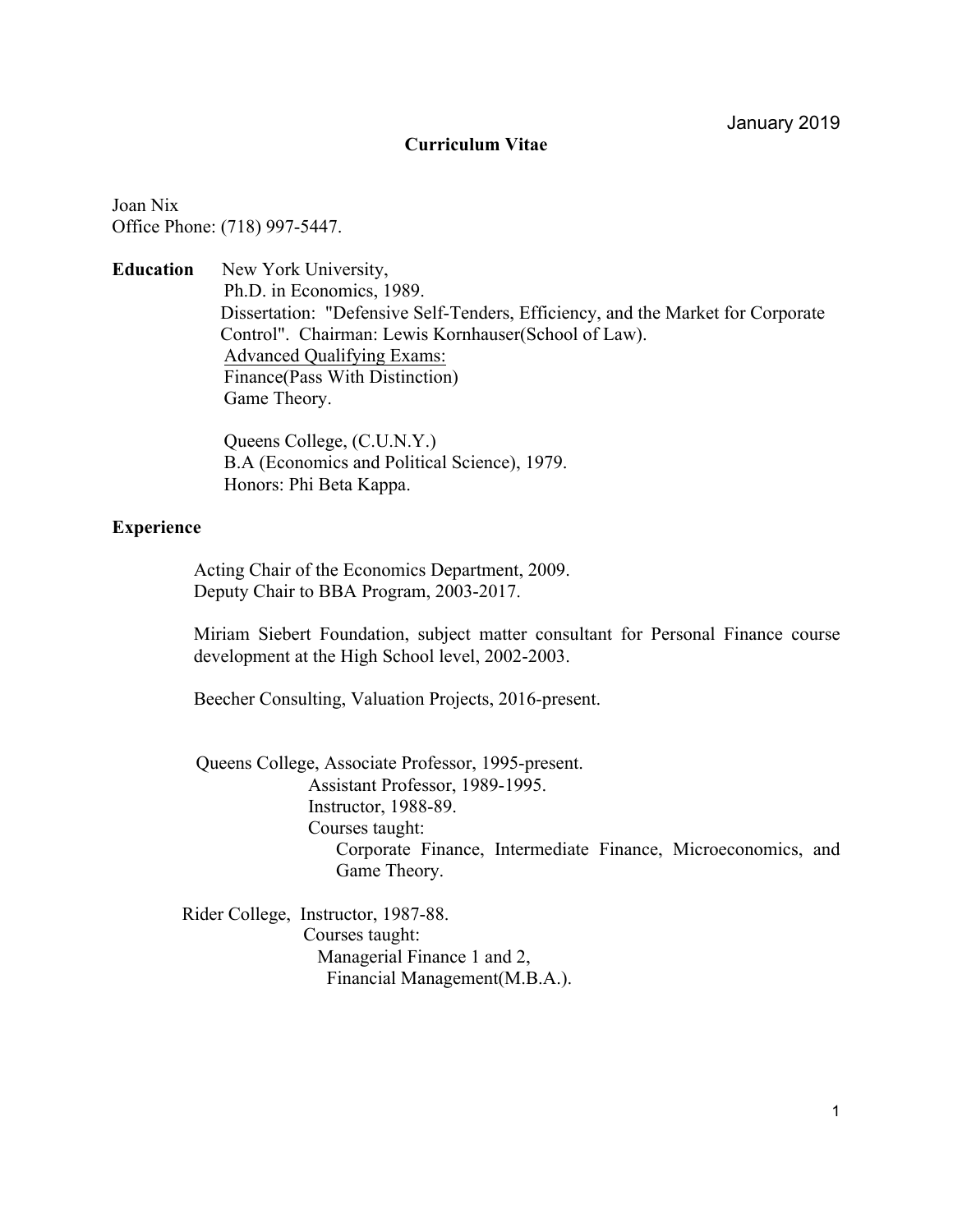Fairleigh Dickinson University, Instructor, 1986-1987. Courses taught: Corporate Financial Theory and Policy I Financial Analysis (M.B.A.) Analytical Techniques in Finance.

 Queens College, Adjunct Lecturer, 1981-1986. Courses taught: Introduction to Microeconomics, Price Theory.

# **Publications**

"Fair Competition: An Unambiguous Policy Guide?" Wisconsin Law Review Vol. 1990, No. 2, pp. 501-511.

"Wealth-Creating Entrepreneurship, Innovating Entrepreneurs, and New Ventures." Journal of Entrepreneurship, Volume 1, No. 2, July-December 1992, pp.241-248.

"Regulatory Assessment of Investments in Telephone and Electrical Utilities." With David Gabel. Law and Policy. Volume 15, No. 2, April 1993, pp.121-137.

"AT&T's Strategic Response to Competition: Why Not Preempt Entry?" With David Gabel. Journal of Economic History, Volume 53, No. 2, June 1993, pp. 377-387.

"Cooperation Within the Entity of the Firm: Is the Prisoner's Dilemma Framework Sufficient?" American Journal of Economics and Sociology, Volume 53, No. 4, October 1994, pp. 443-453.

"The Introduction of Automatic Switching in the Bell System: Market versus Institutional Influences." With David Gabel, Queens College. Journal of Economic Issues Vol. XXX No.3 September 1996 pp. 737-753.

"The Beta Heuristic from a Time/Frequency Perspective: A Wavelet Analysis of the Market Risk of Sectors." With Bruce McNevin. Economic Modelling, Volume 68, January 2018, pp. 570-585.

"An Application of Wavelets to Finance: The Three-Factor Fama/French Model" in *Wavelet Theor and Its Applications,* S. Radhakrushhnan, editor. Intech Open (London: United Kingdom), 2018, pp.81-108.

"Corporate Culture as Behavioural Risk Management: The Hurdle of Unshared Knowledge." Journal of Business and Economic Policy, Vol. 5, No. 3, September 2018, pp. 11-22.